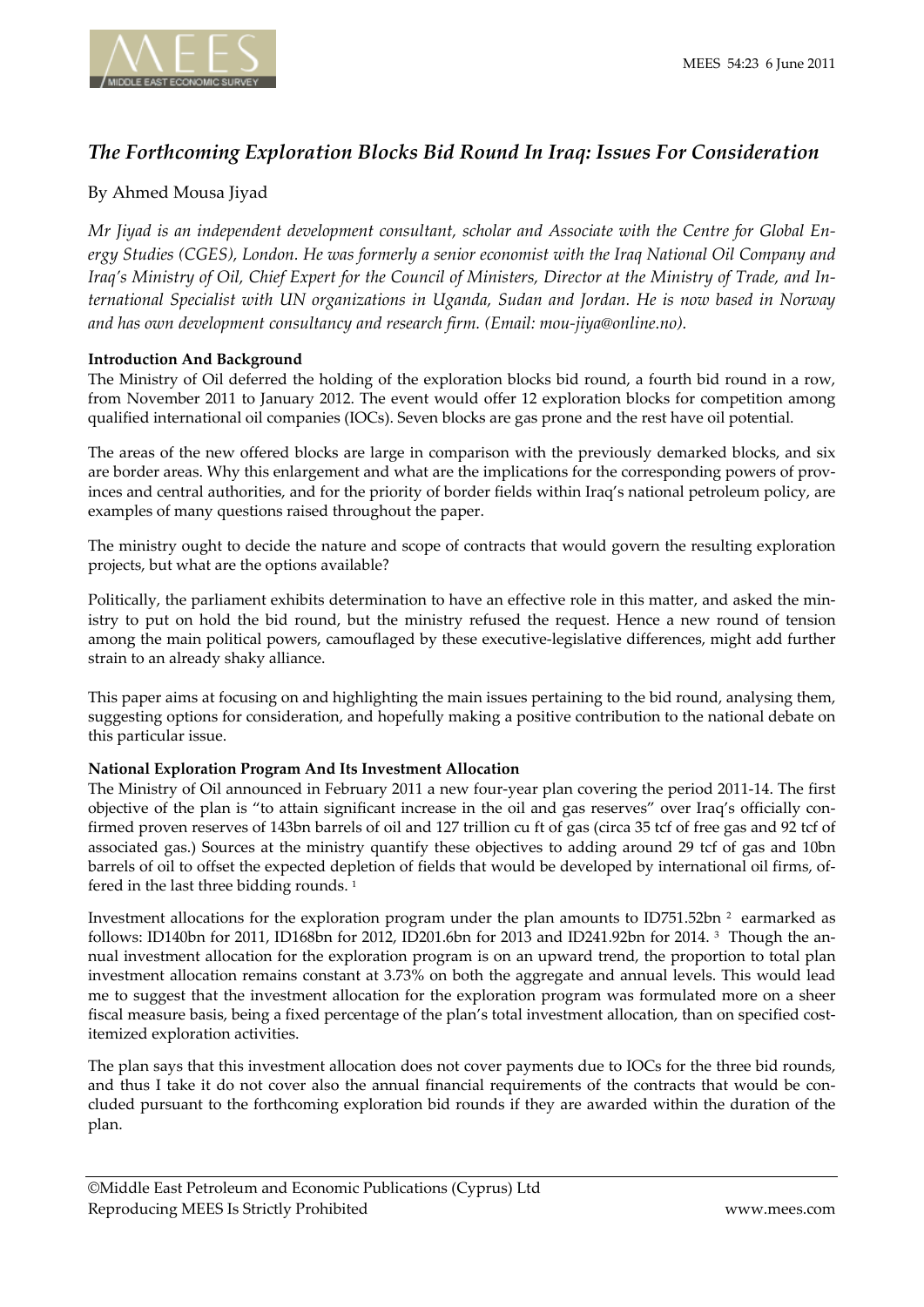

The exploration program, according to the minister of oil, would be implemented in three phases: the first phase is to hold the bidding round for the 12 exploration blocks; the second to launch massive exploration operations throughout the country using national efforts and capacities; and the third is to drill 12 explora‐ tion wells (in other areas) across Iraq. <sup>4</sup> The plan and available information are not clear whether these three phases would be executed concurrently or consecutively. More precisely is it possible to de‐link phase one from the other two phases or change the order of phases?

### **Timeline: From Pre‐Qualification To Licensing**

The bid round was originally scheduled for November 2011, but the time was too soon to go through all the necessary steps for holding the event. Accordingly a new date was announced – January 2012.

In a nutshell the ministry adopted in April the following timeline, amended once so far:

- 19 May was the deadline for interested companies to submit documents for pre-qualification, and the pre-qualified companies would be known on 30 June. However, one day before the initial deadline expired the Ministry of Oil extended the deadline to 6 June. Obviously, this extension is bound to affect the remaining milestones of the timeline.
- On 24 August the ministry will release the initial tender protocol, draft contract and data packages. Be‐ fore August ends the road show (first workshop) to sell data packages to companies will kick off.
- On 1‐3 November a contract/technical workshop will be held with companies that bought the data packages.
- The ministry aims to publish the final tender protocol and contracts in mid-December, and the bidding event will be on 25‐26 January 2012.

To finalize the pre‐qualification process, the Petroleum Contracts and Licensing Directorate (PCLD) of the ministry launched on 14 April the third pre‐qualification process for the IOCs with a view to:

- 1. Qualifying IOCs that were not qualified for the previous three licensing rounds.
- 2. Re-evaluating the previously qualified IOCs that have not signed service contracts with the ministry's companies in the previous rounds. The re-evaluation focuses on the "Legal and Financial Criteria" of the pre‐qualification process.

IOCs in Category 1 are requested to fill all the requested information as per prepared sheets, whereas those in Category 2 are to fill the legal and financial information sheets only, supported by specific official documents for the past three years. A non-recoverable "qualification fee" of ID18mn was to be paid in cash by each IOC in the two categories well before the deadline. The documents receiving deadline was 19 May. <sup>5</sup> Though the call for pre-qualification went out on 14 April, "no firms have submitted documents to prequalify for the auction of 12 new oil and gas blocks" as of 28 April, according to 'Abd al-Mahdi al-'Amidi, Director General of PCLD. <sup>6</sup>

Was the Ministry of Oil decision to extend the deadline to 6 June due to requests from interested IOCs, as the ministry says, or due to a discouraging response from oil companies or due to the recent difficulties with the parliament regarding the timing of the bid round, as will be discussed later on?

There is no question in my mind that IOCs (big or small) will show keen interest, and probably compete ferociously, for these blocks or some of them. Some IOCs will be driven by enhancing their existing position, while others attempts to seek foothold in the Iraqi upstream petroleum. I would expect more new companies to show interest in these exploration blocks. I also expect the blacklisting practice of companies already working with the Kurdistan Regional Government (KRG) to remain active, since the federal government still considers oil contracts with KRG illegal.

But the real question is does Iraq need and could it effectively manage yet another big‐push undertaking in the upstream petroleum sector?

### **Remarks On The Offered Exploration Blocks**

Initially, the Ministry of Oil announced that 12 exploration blocks, including one offshore (previously desig‐ nated as Block 18), would be offered for the competitive bidding round. This was mentioned in the minis-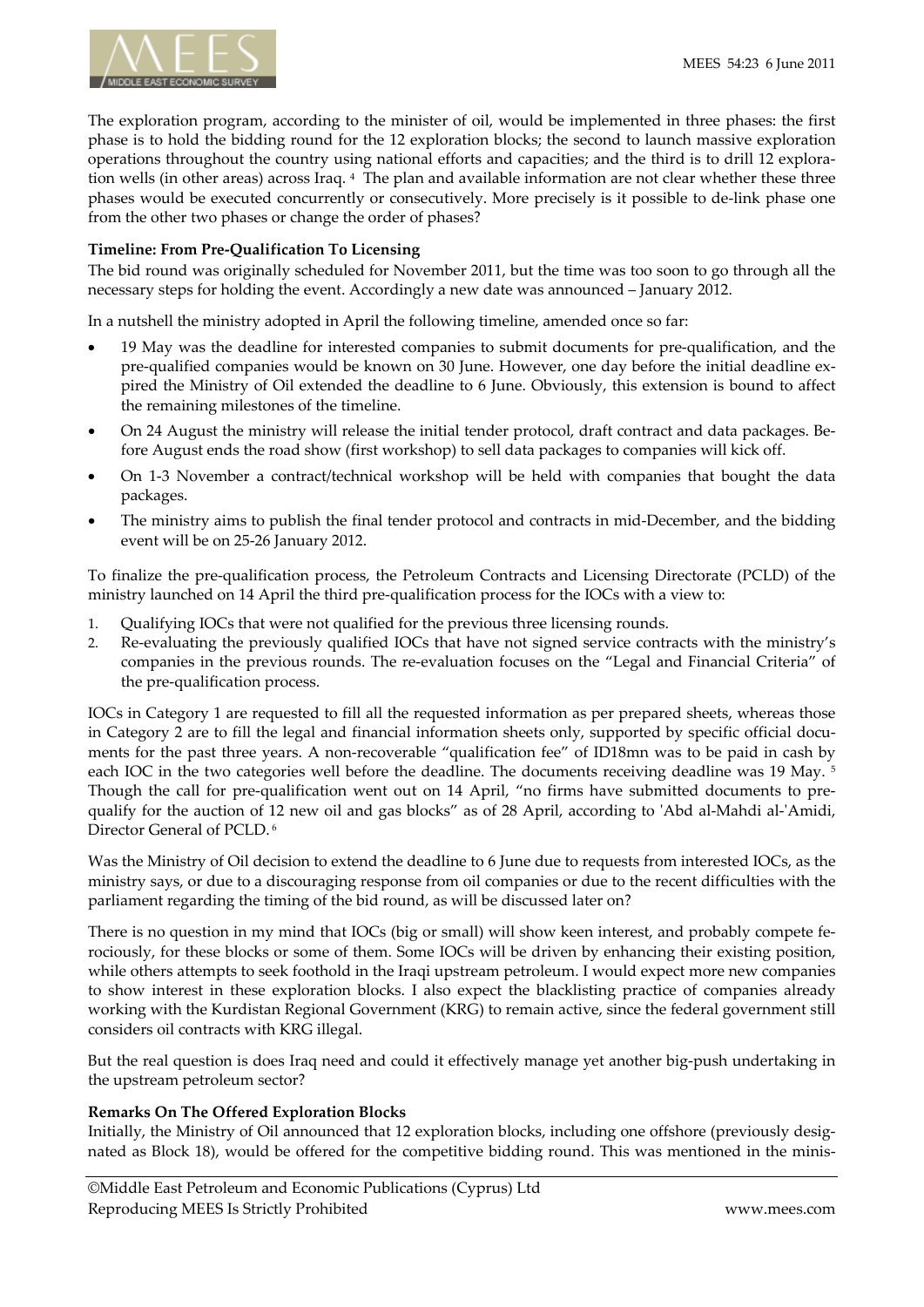

try's plan described above and confirmed by the oil minister, though the numbers, sizes and locations of the 12 blocks were not specified until late April 2011. <sup>7</sup>

According to a previously prepared map, the ministry identified 54 exploration blocks located on different parts of the country and they were classified according to five categories according to their hydrocarbon potentials, as summarized in Table 1.

| Table 1: Old Demarcated Exploration Blocks |  |  |
|--------------------------------------------|--|--|
|--------------------------------------------|--|--|

| <b>Blocks Numbers</b><br><b>Hydrocarbon Potential and Number of Blocks</b> |                   |
|----------------------------------------------------------------------------|-------------------|
| High Oil (22)                                                              | 18, 19, 20-38, 39 |
| High Gas (9)                                                               | $3 - 7, 10 - 13$  |
| High Oil and Gas (4)                                                       | 1, 2, 8, 9        |
| Moderate Oil (10)                                                          | $40 - 49$         |
| Moderate Oil and Gas (9)                                                   | 14-17, 50-54      |

Source: Author, based on Ministry of Oil maps.

After consideration by the Ministry of Oil and approval by the Council of Ministers (COM) a new map was released containing 12 new exploration blocks. Table 2 summarizes the location, size and likely type of hy‐ drocarbon of the offered exploration blocks.





©Middle East Petroleum and Economic Publications (Cyprus) Ltd Reproducing MEES Is Strictly Prohibited www.mees.com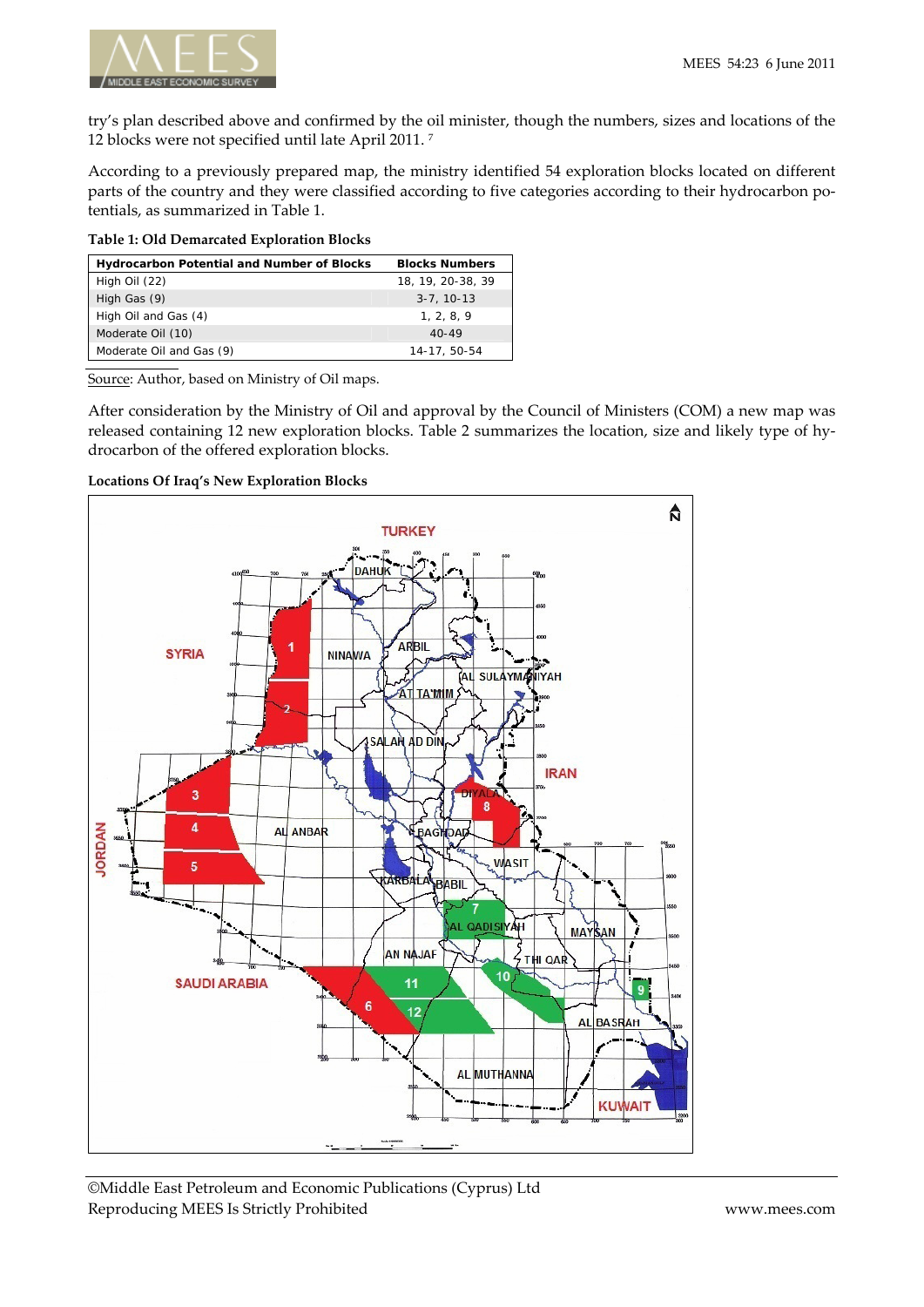

#### **Table 2: The New Exploration Blocks**

| <b>Block No.</b><br>Governorate/Province |                                      | Area (sq km) |        |
|------------------------------------------|--------------------------------------|--------------|--------|
|                                          | Gas                                  | Oil          |        |
| 1                                        | Nainawa                              | 7,300        |        |
| $\overline{2}$                           | Nainawa and Anbar                    | 8,000        |        |
| 3                                        | Anbar                                | 7.000        |        |
| $\overline{4}$                           | Anbar                                | 7,000        |        |
| 5                                        | Anbar                                | 8,000        |        |
| 6                                        | Anbar and Najaf                      | 9.000        |        |
| 7                                        | Anbar, Babil, Najaf, Muthanna, Wasit |              | 6,000  |
| 8                                        | Diyala and Wasit                     | 6,000        |        |
| 9                                        | Basrah                               |              | 900    |
| 10                                       | Muthanna and Thigar                  |              | 5,500  |
| 11                                       | Najaf and Muthanna                   |              | 8,000  |
| 12                                       | Najaf and Muthanna                   |              | 8,000  |
| Total                                    |                                      | 52,300       | 28,400 |
| Percentage of Areas' Grand Total         |                                      | 65%          | 35%    |
| Areas Grand Total (km <sup>2</sup> )     |                                      | 80,700       |        |

Source: Ministry of Oil (http://www.oil.gov.iq/EXPLORATION%20BLOCKS‐BR4.pdf – accessed 5 May 2011).

From the data in Tables 1 and 2 and the map above the following observations are made:

- Priority has been given to gas exploration as manifested by both the sizes and the number of blocks. The seven gas-prone blocks are in the range 6,000-9,000 sq km, with an average of 7,471 sq km per block, while the five oil-prone blocks range from 900 sq km to 8,000 sq km, with an average of 5,680 sq km. Hence, in terms of acreage, blocks with gas potential form 65% of the total area covered by the offered blocks. The preference given to gas‐prone blocks was expected in the light of officially declared policy to augment the country's gas reserves to meet the future gas needs for power generation and other in‐ dustrial purposes, and exports of the surplus, if any.
- Unlike the previous block categorization (in Table 1), the new blocks are divided into two categories of petroleum potentials only: oil and gas. However, we should take note of the fact that the ministry changed the category of new Blocks 1 and 2 to gas‐prone while they were classified as 'moderate oil and gas' for old Blocks 14, 15, 16 and 17. Similarly the new Block 8 is described as gas‐prone but replaces old Blocks 40‐46, which were classified as 'moderate oil'. Having two categories only would facilitate the provisions of the model service contracts in two versions – one relating to oil and the other to gas, if need be.
- The new blocks are much larger than previously announced blocks, except for old Block 19 (now Block 9), which remains the same size. The enlarged areas came as a result of combining and/or redemarcation of the previously smaller blocks. For example, new Blocks 1 and 2 cover the areas of old Blocks 14, 15, 16 and 17. The new Blocks 3, 4 and 5 are re‐demarcations of old Blocks 7, 11, 12 and 13. What should be noticed that the new exploration Blocks 4 and 5 have been moved away from the Iraqi-Jordanian borders, while the new Block 3 maintains its extension to the Iraqi‐Syrian border. Are there any geopolitical considerations behind this, and has this to do with the Risha gas field and its possible extension into the Iraqi territory?
- Enlarging the sizes of the new exploration blocks, as such, contradicts international trends and practices. <sup>8</sup> The ministry seems to have not taken note of two important factors in this respect: prospectivity of the area and thoroughness of exploration. Briefly, international experience shows that generally countries with low prospectivity offer large tract to mitigate business risk and to attract oil companies interests. However, it is a well-known fact that average prospectivity in Iraq is very high, and probably the highest in the world. Mr Tariq Shafiq asserts an overall average of 70% exploration success in Iraq, though the country is the least explored major hydrocarbon resource basin in the Middle East. <sup>9</sup> The second matter which the ministry might have ignored is the intensity and thoroughness of exploration activities. Again, international experience indicates that the larger the area offered, the greater the risk that thorough exploration activities, based on the number, location and depth of exploration and de‐ lineation wells and the use of advanced technologies and methods, will not take place. In the light of the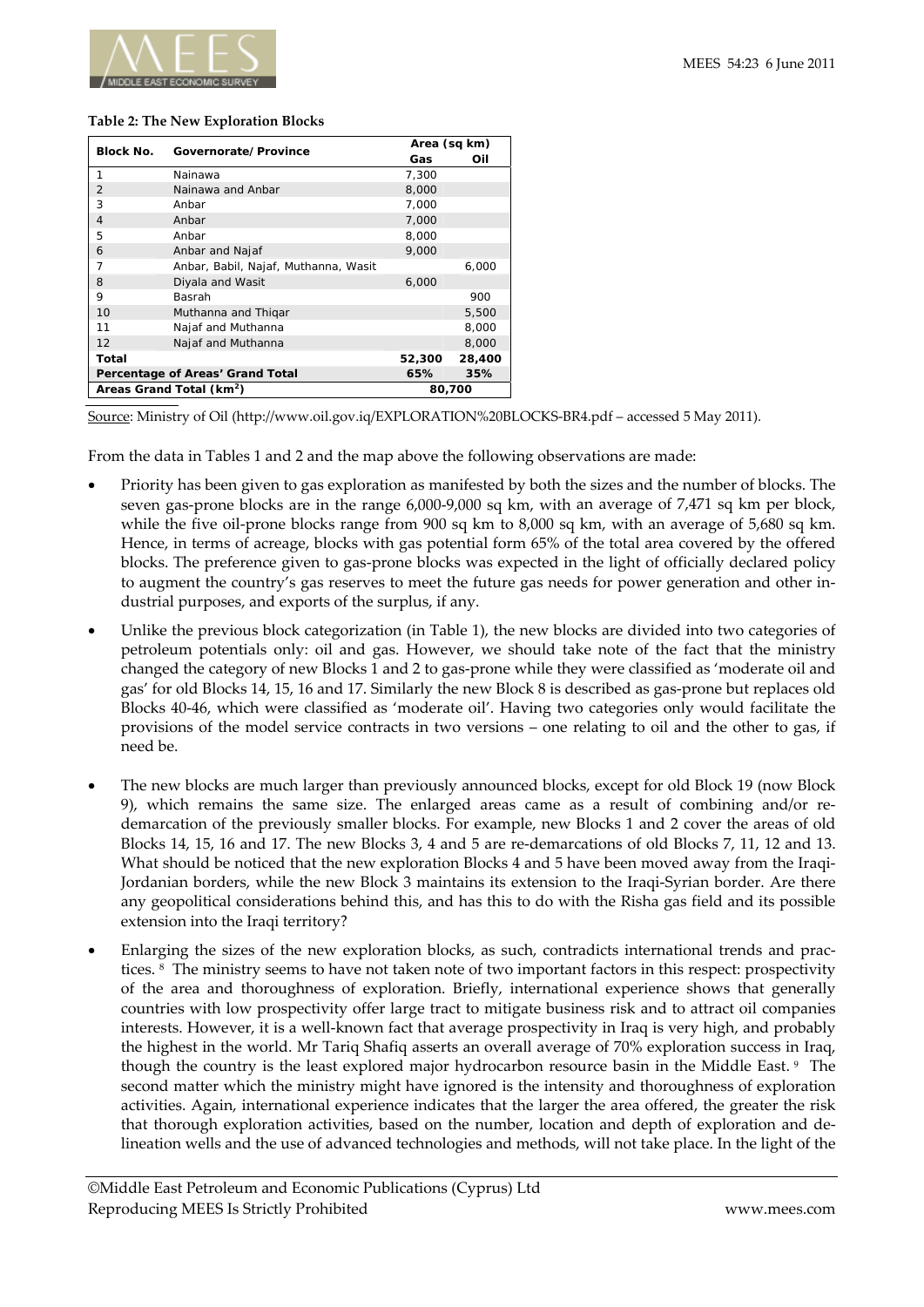

above it appears that enlarging blocks' sizes seems uncalled for. Nevertheless the ministry is required to take into considerations these factors when preparing the bidding technical documents and final contract.

- Half of the 12 blocks extend to the sovereign borders: Blocks 1, 2 and 3 extend to the Iraqi‐Syrian bor‐ ders; Block 6 to the Iraqi‐Saudi borders; and block 9 (and possibly Block 8) extend to the Iraqi‐Iranian border. In the likelihood of petroleum discoveries, this would increase the number of border fields shared with neighbors, and this should prompt the Iraqi authorities to have clear policy and priority regarding these border fields to protect Iraqi interests.
- Area enlargement of the new blocks has led to extending some blocks into more than one governorate/ province. Seven of the 12 blocks now have shared provinces: three blocks with gas potential (Blocks 2, 6 and 8) and four oil blocks (7, 10, 11 and 12). All joint blocks extend over two provinces, except Block 7, which extend over five provinces. Unless the demarcation of authority over hydrocarbon resources between central and provincial powers is clearly defined and adhered to, such joint blocks could face some local difficulties.
- It appears that the boundaries of the new exploration blocks have avoided what could have been legally problematic to varying degrees for a few old blocks. Solid evidence is available to support this assertion for some blocks. During the former regime and while the country was under strict and comprehensive UN sanctions, 'Exploration and Development Contracts' were concluded regarding old exploration Block 8 with India's Oil and Natural Gas Corporation (ONGC)<sup>10</sup> and old Block 3 with Indonesia's Pertamina. <sup>11</sup> Unsubstantiated claims were made regarding old Blocks 4, 6 and 9. Ireland's Petrel Resources claimed, in March 2008, it had concluded a production‐sharing agreement with the former regime, which gave the firm "a net production interest in Block 6 of 25-35%". <sup>12</sup> However, I did not find any evidence to support this claim. Another claim was made that "Russia's Tatneft and Stroytransgaz had pre-war arrangements for Blocks 4 and 9 in the Western Desert" <sup>13</sup> Available information indicates that an exploration contract for old Block 4 was negotiated with Stroytransgaz but that the contract was not signed. Hence, nothing is available to support the legality of the claim by Stroytransgaz on this block. As for old Block 9, I did not find evidence to support any claim on it. This is probably why the Ministry of Oil divided the area of that old block among the three new Blocks 6, 11 and 12.
- Domestic politics is or could be an explanatory factor behind the selection of the new blocks, especially for the relatively unexplored provinces of Karbala, Najaf, Muthana and Anbar.
- The offshore block was taken off the list of offered blocks, though it was mentioned in the ministry's plan. No formal reason was given for excluding this block. However, my discussion with an official from the ministry suggests that the oil minister had decided to drop that block because of a new problem with Kuwait. The decision could be linked to the increasingly contentious issue of 'Mubarak Port', which Kuwait is constructing in the proximity of the block and which could negatively affect the Iraqi waterway from the Gulf to the southern port of Fao and undermine its development potential and strategic importance. <sup>14</sup>
- New Block 9 (old Block 19) is the smallest in size (900 sq km) and extends to the Iraqi‐Iranian border. But since it is adjacent to Iran's giant Azadegan oil field its oil potential is rather high, making it, "a sure hit," as an oil industry expert reportedly said. <sup>15</sup>

## **Types And Scope Of The Exploration Contracts**

Two issues are of particular importance in this respect: the first is the nature/type of the contract and the second is the scope of the contracts. The first issue addresses the choice between service contracts and produc‐ tion‐sharing contracts, while the second issue is about whether the contracts should be for exploration only or for exploration and development.

Regarding the first issue, the Ministry of Oil had made it emphatically clear that the contracts for the fourth bid round would be service contracts, thus putting an end to rumors, speculation or even pressure for pro‐ duction-sharing contracts. IOCs seem to accept the service contract type, though preferring production sharing contracts, but what matters for them are the fiscal terms of the service contracts. Moreover, the ministry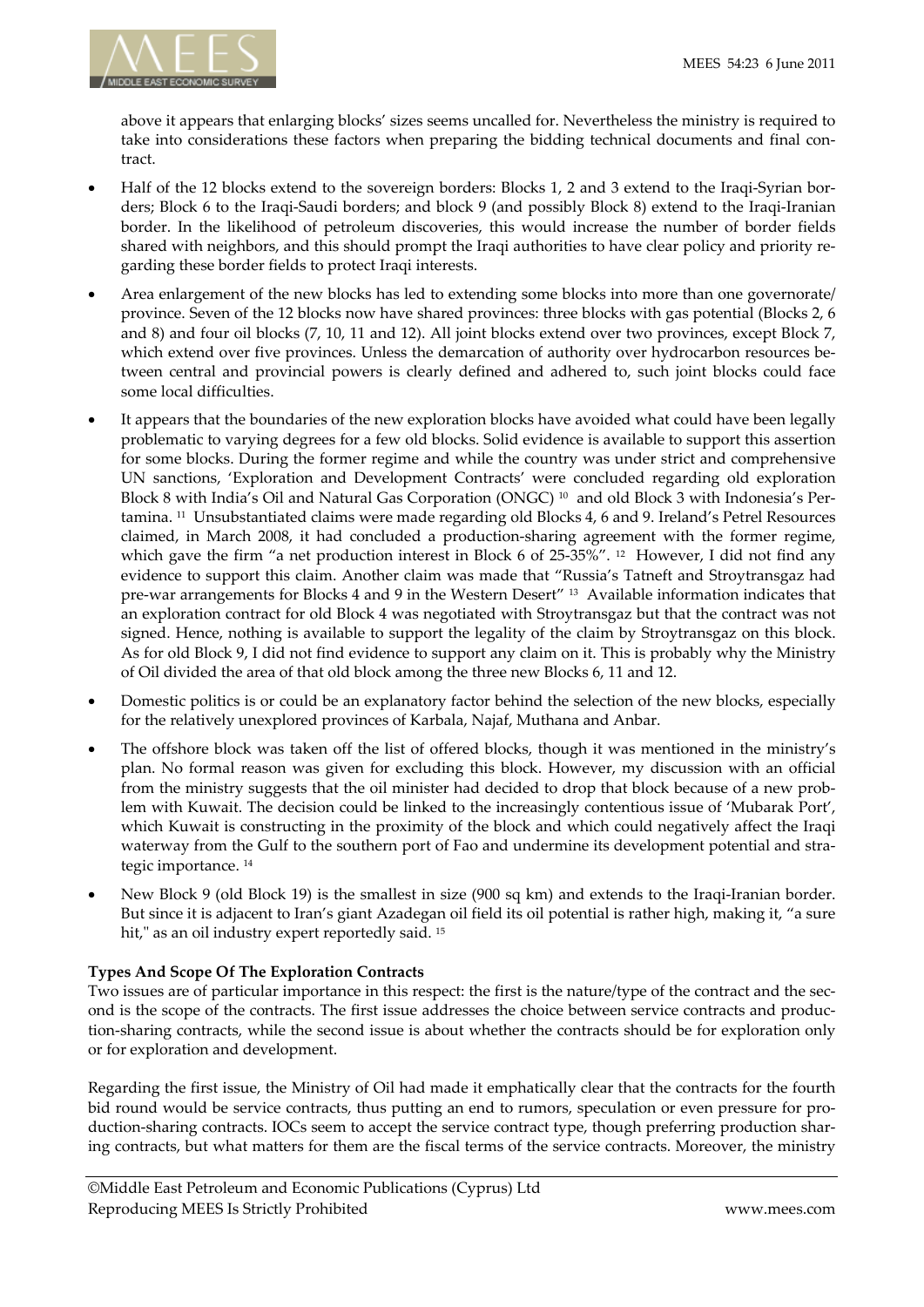has expressed readiness to reactivate previously concluded exploration contracts only if they are converted to service contracts. The two exploration and development contracts concluded with ONGC and Pertamina regarding old Blocks 8 and 3 respectively, referred to earlier, were production‐sharing contracts. These two contracts are now "frozen" and cannot be reactivated until they are converted into service contracts, a senior Iraqi oil official reportedly said. "When we have a new service contract in our hands, then we will renegotiate," he adds. <sup>16</sup>

The second issue is whether the service contract should be for exploration only or exploration and development. Three propositions can be explored at this juncture:

- The first calls for adopting "exploration service contracts for all" 12 offered blocks.
- The second calls for using "exploration and development service contracts for all" 12 offered blocks.
- The third calls for using "exploration service contracts for the five oil blocks" and the "exploration and development service contract for the seven gas blocks."

The first, calling for 'exploration service contracts for all blocks', is based on the fact that Iraq already has enough contracts, which if executed as contractually envisaged would provide high production capacity for oil and gas (both associated and free). The argument could go further to suggest that even at half the tar‐ geted oil and gas production, Iraq would not need further upstream field development projects. Efforts, therefore, should be spared to insure effective and on-time implementation of the already concluded contracts, especially given the apparent human resource, infrastructure and security limitations and constraints.

The second proposition argues in favor of providing sufficient incentives for bidding companies by combining both exploration and development. This could attract more IOCs, thus increasing competitiveness in the bidding process, which could deliver good results for Iraq. Also, the argument goes, exploration and development usually takes many years to bring new oil and gas on stream, and this could be coordinated with the currently concluded contracts to replenish reserves and enhance production in a timely way.

The third proposition stands halfway between the first two and thus adopts their arguments. Additional arguments to support exploration and development service contracts for the seven gas blocks could be made on the premise of providing gas supplies independent of oil production, thus providing strategic flexibility and diversity.

Taken all arguments into consideration, I would suggest that the priority lies with the first proposition and thus would encourage the Ministry of Oil to follow this route and start preparing the model exploration service contract for all blocks, if and when the bid round eventually takes place.

### **A Timely Intervention By Parliament**

The parliament expressed an early and firm position on the forthcoming bid round. One day before parliament's month-long recess, the Oil, Gas and Natural Resources Committee (OGNRC) of the house hosted Minister of Oil 'Abd al-Karim al-Laibi on 12 May. Among the issues discussed was the exploration bid round scheduled for January 2012.

According to chairman of OGNRC, 'Adnan al-Janabi, the committee asked the minister to delay the bid round and not to sign any more contracts, pending approval of a new hydrocarbons law. The minister refused the request, since the ministry had already launched the process for the fourth bidding round and saw no way to step back. This position by the minister prompted Mr Janabi to assert that OGNRC would ask the parliament to pass a law or vote on a motion preventing the ministry from signing any new contracts. He warned: "Companies should know that any future deals will be considered illegal." <sup>17</sup> According to Kasim Muhammad Kasim, a Kurdish parliamentarian and committee member who was present at the meeting, Mr Janabi had the backing of about three‐quarters of the OGNRC – all but the members of Prime Minister Nuri al‐Maliki's political coalition. <sup>18</sup>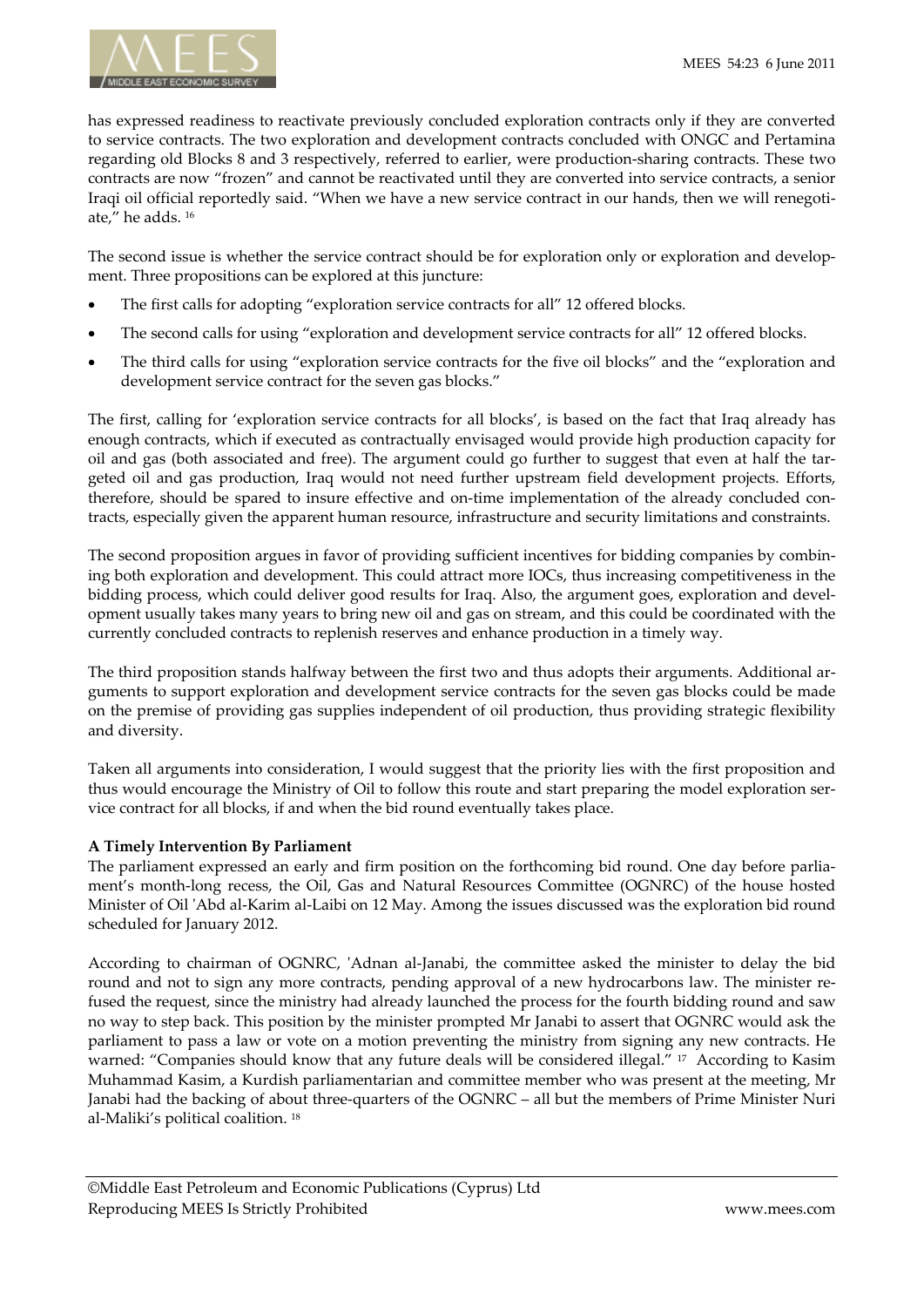

It remains to be seen whether the parliament will succeed in passing a law or motion preventing the ministry from signing any new contracts, and I fully endorse a law to provide some legal certainty that could safeguards Iraqi interests. Unfortunately, the parliament missed a good opportunity a few weeks ago to assert its authority and constitutional role, and thus continues to accepting circumvention by the executive branch.

On 27 March the parliament voted to abrogate a former law, of 1997, that ratified the development and pro‐ duction contract and the memorandum of understanding (MOU) related to the Ahdab oil field, signed in Baghdad on 4 June 1997 between the Ministry of Oil and China's CNPC. The parliament, in my view, should have insisted that the Ahdab contract of 2008 must also be ratified by law, and thus the parliament should have seen that contract before abrogating the old law.

Thus, not only did the parliament miss excellent opportunity to set a powerful legal precedent for having all other contracts enacted by law, but also the parliament in fact gave its consent to remain passive and be on the sidelines of effective authority regarding such oil contracts. Could and should the parliament restore its role and authority as enshrined in the constitution regarding oil contracts? Yes, I think. But this requires professionalism and adherence to the constitution, not an on‐and‐off politicization of the issues.

#### **Conclusions And Recommendations**

In the light of the above I put forward the following remarks and recommendations in the hope of careful considerations by the concerned parties, especially the Ministry of Oil.

#### **Postponement Of The Bid Round**

It is advisable to postpone the proposed exploration bid round to a future date. That date should be linked to the post-initial development phase of all contracts concluded pursuant to the three previous bid rounds. This could mean that the bid round could be held three years after the contracts of the three gas fields concluded pursuant to the third bid round had entered into force, and the three gas fields deliver a sustainable 25% of gas plateau targets as stipulated by their service contracts. The rationale for this postponement rests on three premises: the needs for reserves augmentation, sound planning and legal prerequisites.

There are no compelling grounds to undertake yet another big-push move as so advocated by the bid round. Six months ago the ministry augmented Iraq's proven oil reserves from 115bn to 143bn barrels. The lifespan of these proven reserves (reserves/production ratio) is 145 years based on current production rate of 2.7mn b/d. The ratio could potentially be much higher – Deputy Prime Minister for Energy Affairs Husain al-Shahristani recently gave a new figure, based on recent information, of proven oil reserves as high as 200bn barrels, <sup>19</sup> giving a 203 years reserves/production ratio.

The ministry is hoping to add 10bn barrels of oil from the offered oil blocks. If we accept Dr Shahristani's 200bn barrels of proven reserves, the question then is: does a 5% reserves augmentation justify such a rush for oil exploration at this particularly difficult time? I would safely suggest 'no' for an answer.

The same also applies to gas reserves. The country has not yet even managed to stop associated gas flaring, estimated to be around 700mn cfd of gas at its southern oil fields only, and its non‐associated gas reserves are intact. Hence, augmenting gas reserves is not a convincing aim when available reserves remain untouched and associated gas is not fully utilized.

From the sound planning perspective, it is vital to harmonize exploration licensing to the actual performance of the fields' development under current contracts, which are not very clear. By the time the initial develop‐ ment phase for all concluded contracts has been done, enough and significant data and information would be available, and much of the bottlenecks could be sorted out. Thus, the Ministry of Oil would be in a better position to hold exploration bid round.

On the legal side, exploration contracts should be formulated on a solid legal framework to insure legal pre‐ dictability and certainty. This could be done once the three vital laws are promulgated, namely the Federal Oil and Gas Law (FOGL), the Iraq National Oil Company (INOC) law and the Ministry of Oil law. Though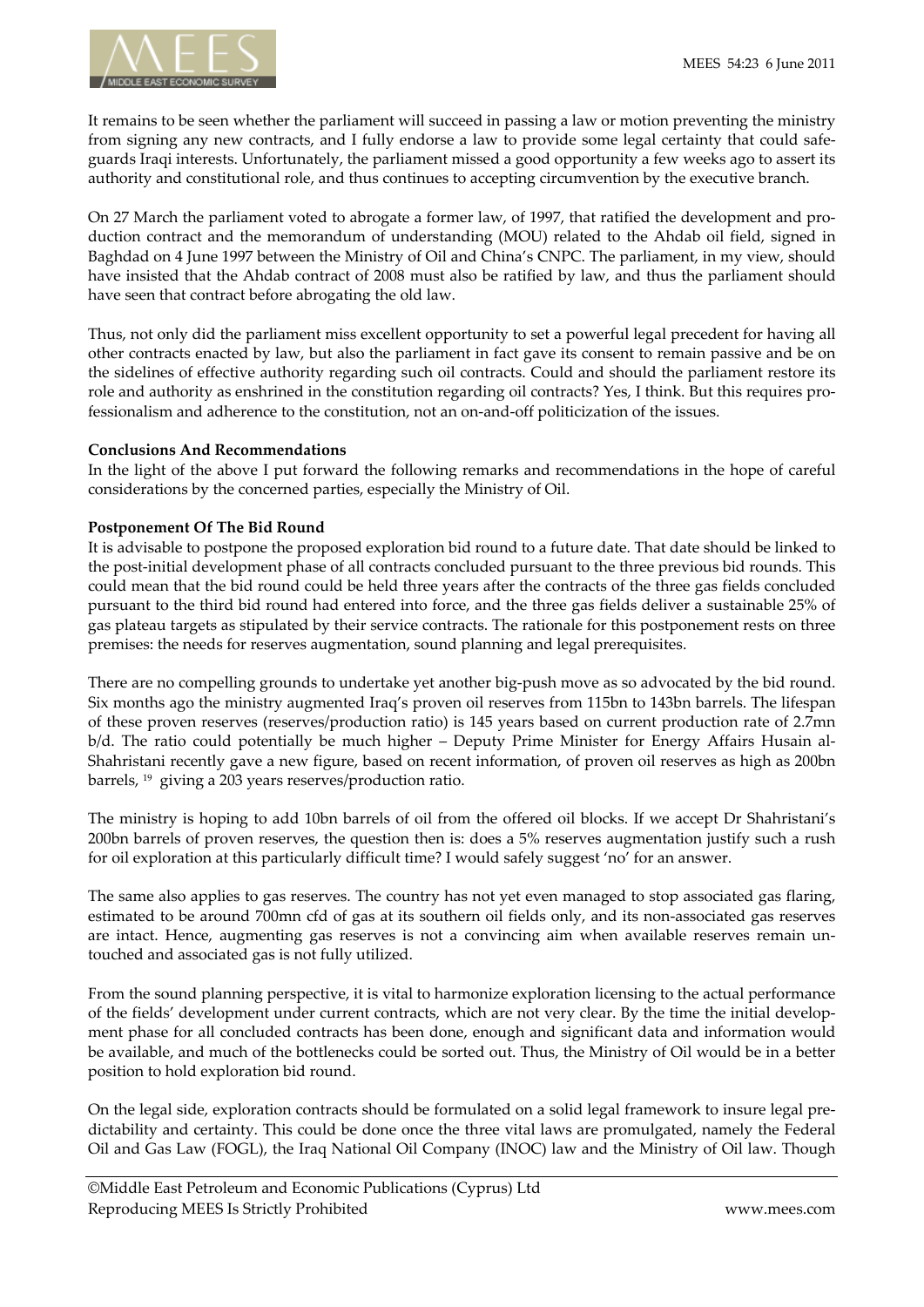

these three laws are, unfortunately, politically driven, and their contents and time of enactment would be subject to what I call the "Muhasasa Disease" of Iraqi politics, it is hoped that the laws would be promulgated within the coming three years.

Having said the above, the ministry's arguments justifying the bid round stand on thin ice, and it should re‐ consider its timing as suggested above.

#### **Exploration Service Contracts**

I would encourage the Ministry of Oil to start preparing the model exploration service contract for all blocks. This implies that the ministry should focus its efforts and energy on this type of contracts only and should not consider other types of contracts. In the meantime the ministry ought to be more proactive and take the initiative to convert as soon as possible the old contracts with ONGC and Pertamina, referred to earlier, to exploration service contracts, if both ONGC and Pertamina are interested in the related old blocks.

When the ministry is done with the conversion of the said contracts, as it did with the Ahdab contract in 2008, the new service contract would set the a precedence for the model service exploration contract that will be used for exploration bid round, when it is held in future date, and regardless of the petroleum potential of the offered blocks.

#### **Focus On Gas‐Prone Blocks**

Considering the significant commitments already contracted regarding oil production capacity the Ministry of Oil should, if it decides to go ahead with the bid round at any future time, consider focusing the explora‐ tion bid on gas‐prone blocks only, with the probable exception of Block 9. The inclusion of Block 9 is justified for being located in a border area with high oil potential and in close proximity to the Iranian giant Azadegan oilfield, <sup>20</sup> which Iran is developing at a fast pace.

#### **Parliament Must Have A Say**

Finally, the parliament has and should exercise its lawful effective role regarding upstream development contracts. However, the house has been passive and accepts, by will or omission, many maneuvering attempts by the executive branch to circumvent and limit its role in these contracts. But there appears to be a new spirit of determination to restore parliamentary constitutional rights in this area. Hence, if the parliament succeeds to pass a new law or adopt a motion preventing the Ministry of Oil from holding the scheduled bid round, this would surely be a step in the right direction. Tactically, though, the ministry could take the initiative to postpone the bid round soon as a pre-emptive measure against possible action by the parliament, as it is better for the ministry to postpone the bid round by choice rather than by compulsion.

To sum up, I would suggest that: the Ministry of Oil considers postponing the bid round for not less than three years; focuses on blocks with gas potential only plus Block 9, thus reducing the number of blocks from 12 to eight; and works earnestly to convert the ONGC and Pertamina contracts to exploration service con‐ tract and adopts the converted contract as the guiding version for drafting the model service contract for the offered exploration blocks, if and when the bid round would be held.

But again, knowing the 'Muhasasa Disease' of Iraqi politics, reality seldom coincides with expectations, let alone with recommendations!

#### **Notes:**

<sup>1.</sup> http://www.upstreamonline.com/live/article253707.ece (accessed 26 April).

<sup>2.</sup> Equals about \$643mn at an exchange rate of \$1= ID1,168.

<sup>3.</sup> See, 'Summary of the Four‐Year Plan 2011‐14 for Oil and Gas Sector', February 2011, Ministry of Oil.

<sup>4.</sup> http://www.upstreamonline.com/live/article253707.ece (accessed 26 April). Note that the plan refers to 10, not 12, ex‐ ploration wells.

<sup>5.</sup> For pre‐qualification announcement process see http://www.oil.gov.iq/5555.php (accessed 30 April). For extension of deadline see http://www.oil.gov.iq/Extension%203.pdf.

<sup>6.</sup> http://www.energyintel.com/print\_me.asp?document\_id=716729&pID=31 (accessed 4 May).